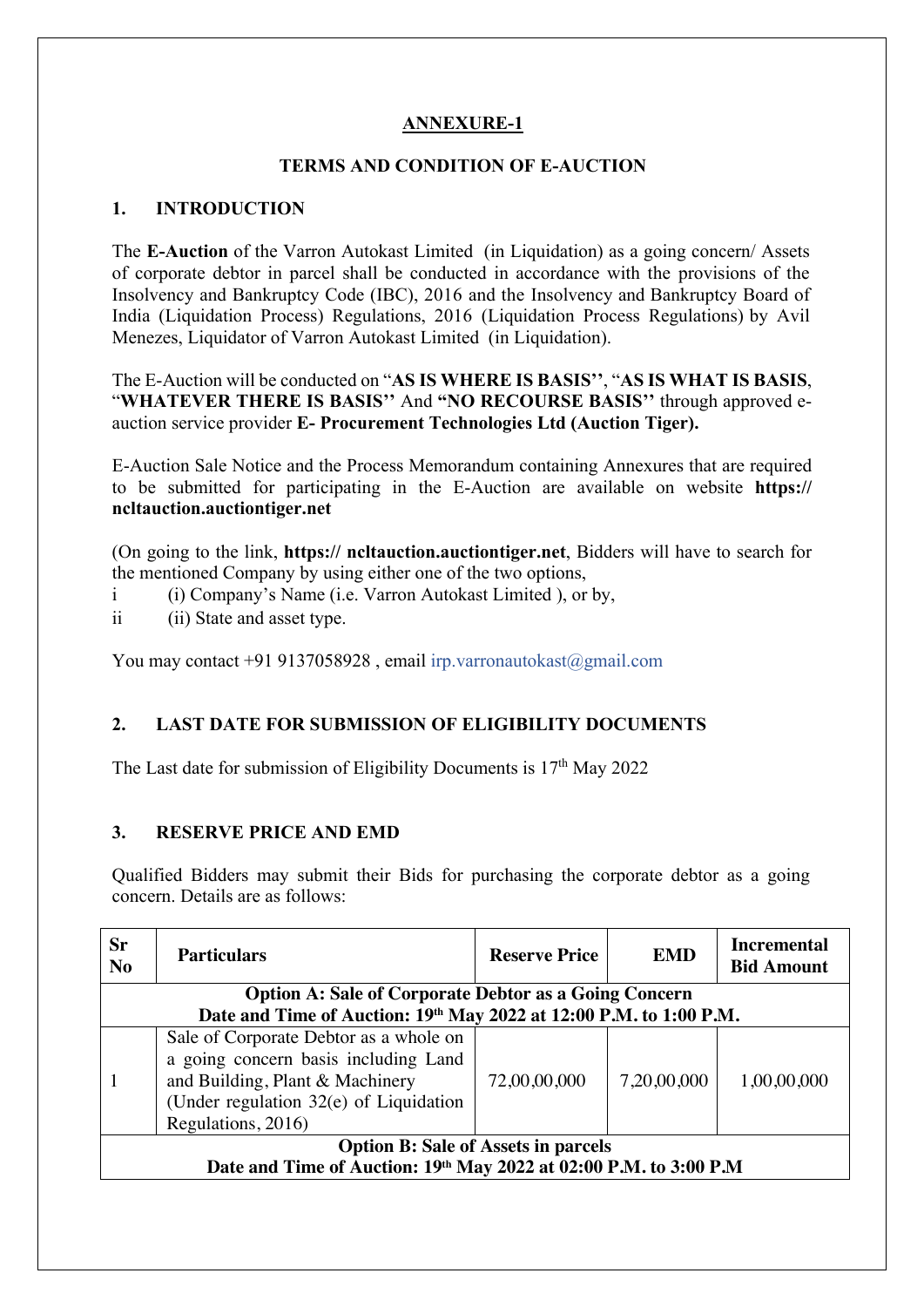|   | Land $&$ Building of the Corporate<br>Debtor (including substations and<br>electrical parts) | 52,65,00,000 | 5,26,50,000 | 50,00,000 |
|---|----------------------------------------------------------------------------------------------|--------------|-------------|-----------|
|   | <b>Extrusion Machines</b>                                                                    | 10,20,00,000 | 1,02,00,000 | 5,00,000  |
| 3 | <b>Heating Furnaces</b>                                                                      | 4,60,00,000  | 46,00,000   | 2,50,000  |
| 4 | <b>Hammer Machines</b>                                                                       | 2,42,00,000  | 24, 20, 000 | 1,00,000  |
|   | <b>CNC</b> Machines                                                                          | 1,79,00,000  | 17,90,000   | 1,00,000  |
| 6 | <b>Other Assets</b>                                                                          | 98,00,000    | 9,80,000    | 50,000    |

### **4. GENERATION OF USER ID FOR PARTICIPATION IN E-AUCTION THROUGH E-AUCTION SERVICE PROVIDER.**

**4.1.** After submission of all documents / EMD by the Qualified Bidder to the satisfaction of the Liquidator, **M/S E-PROCUREMENT TECHNOLOGIES LIMITED (Auction Tiger), AHMEDABAD** will provide User id and password after due verification of PAN of the Qualified Bidders to participate in the e-auction process on 19<sup>th</sup> May 2022.

**4.2.** Qualified Bidders shall hold a valid email ID {e-mail ID}` is necessary for the Qualified Bidder as all the relevant information and allotment of ID & password by M/S E-Procurement Technologies Limited, Ahmedabad will be conveyed through e-mail.

Mr. Ram Prasad Contact: 06351896834 E-mail: NCLT@auctiontiger.net support@auctiontiger.net ramprasad@auctiontiger.net

### **5. BIDDING THROUGH E-AUCTION SERVICE PROVIDER PLATFORM ON THE APPOINTED DAY**

The Sale of the Corporate Debtor as a going concern(Option A)/ Assets of corporate debtor in parcels (Option B) shall take place through online e-auction service provider, E-Procurement Technologies Ltd – Auction Tiger via website https://ncltauction.auctiontiger.net on  $19<sup>th</sup>$  May 2022 between 12:00 PM to 03:00 PM with unlimited extension of "5 minutes" i.e. the end time of the e-auction will be extended by 5 minutes each time if bid is made within the last 5 minutes before closure of auction. The highest bid amount (not below the Reserve Price) at any given point shall be visible to other Qualified Bidders. The Qualified Bidder may improve their offer in multiple of "Bid Incremental Value". The Bid Incremental Value is

- INR 1,00,00,000 (Rupees One Crores Only) for Option A,
- INR 50,00,000 (Rupees Fifty Lakh Only) for Option B.1 ,
- INR 5,00,000 (Rupees Five Lakh Only) for Option B.2,
- INR 2,50,000 (Rupees Two Lakh Fifty Thousand Only) for Option B.3,
- INR 1,00,000 (Rupees One Lakh Only) for Option B.4 & B.5 and
- INR 50,000 (Rupees Fifty Thousand Only) for Option B.6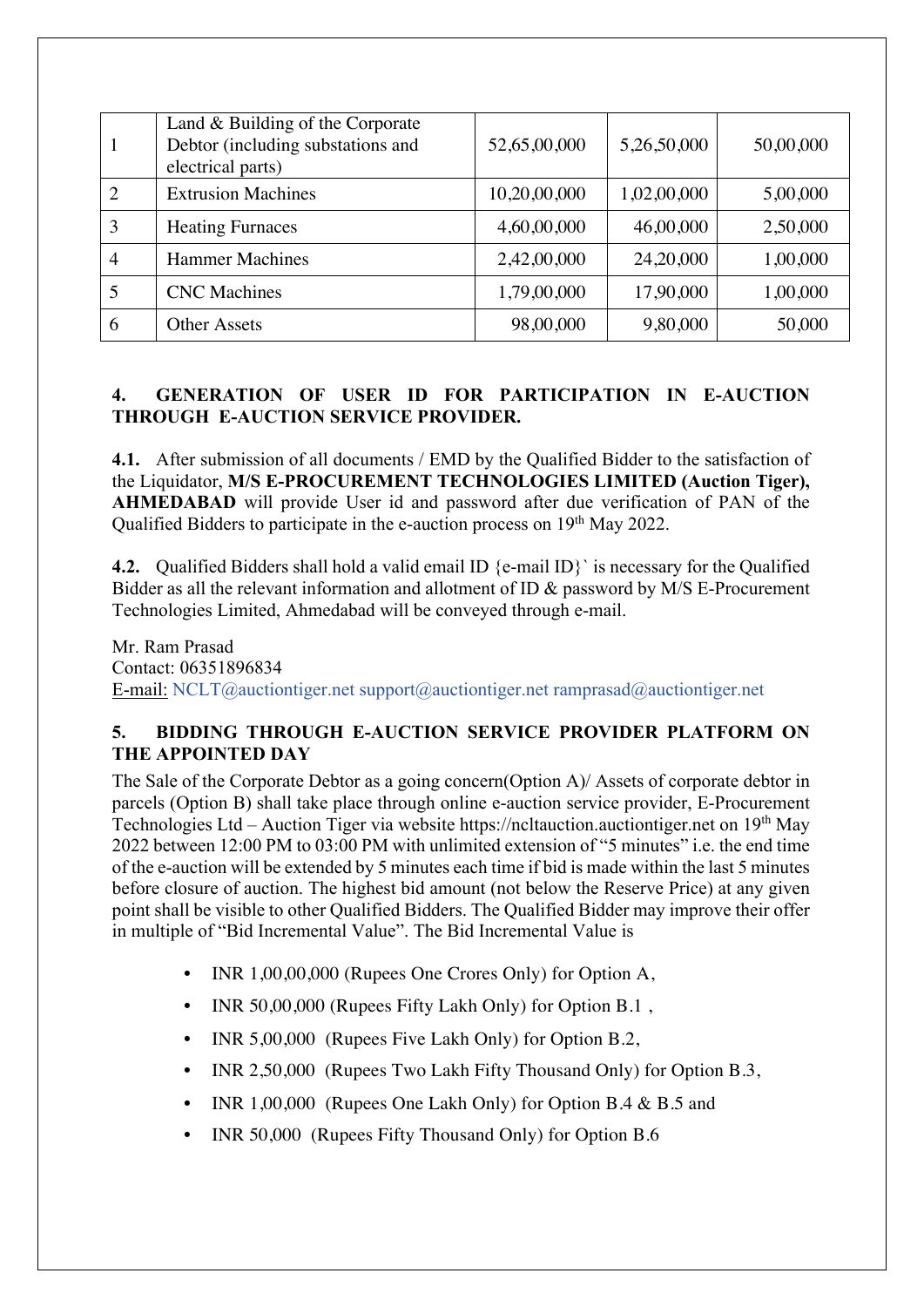Bidding in both the options shall be allowed on submission of EMD for each Option/lot. EMD has to be paid separately for each asset class/option. The EMD paid to one asset class / option cannot be adjusted / clubbed for other asset classes/ option.

If Highest bid under Option B (Sale of assets in parcels) exceed the Highest Bid under Option A (Sale of Corporate debtor as going concern), then the Liquidator shall give an option to the Highest bidder under Option A to match the Highest bids under Option B (including parcels where bids have not been received at Reserve price) within 3 working days of date of communication by the Liquidator Such offer shall also provide for security deposit receivable.

For abundant clarity, it is clarified that such option shall be given only if bids has been received for an amount exceeding 80% of the Reserve prices of Option B.

If Highest bidder under Option A offers bid value as mentioned in point above or in case no bids were received under option B.1, Highest bidder under Option A shall be declared as the successful bidder. Else the Highest bidders in respective lots under Option B shall be declared as the successful bidders.

In case E-auction under Option A doesn't conclude by 01:45 PM, the Liquidator at his discretion may decide to postpone proposed E-auctions under Option B for 1 Hr at a time and the same shall be intimated to all Bidders.

#### **6. MANNER OF PAYMENT & TRANSFER OF CORPORATE DEBTOR**

**6.1.** The Successful Bidder shall deposit the balance consideration (after adjustment of the EMD) of the sale price within 30/21 days of such demand as prescribed in the process memorandum. On payment of the full amount, the sale shall stand completed and the Liquidator shall execute the certificate of sale/invoice/Transfer document and the subject matter of the sale shall be delivered to the Successful Bidder in the manner specified in the terms of process memorandum.

**6.2.** The certificate of sale/ invoice/ Transfer document will be issued in the name of the Successful Bidder only and will not be issued in any other name(s).

**6.3.** The sale attracts stamp duty, registration charges etc. as per relevant laws, rules and regulations.

**6.4.** The Successful Bidder shall bear the applicable stamp duties/additional stamp duty/ transfer charges, fees etc. and all the statutory/ non-statutory dues, taxes, rates, assessment charges, fees etc. owning to anybody in respect of the assets.

**6.5.** Successful Bidder/ purchaser has to bear the cess or other applicable tax i.e. GST, TDS etc.

**6.6.** The Successful Bidder/ purchaser will also be responsible for evaluating completeness of applicability of taxes in India at the time of closure and will be responsible for paying all such taxes.

**6.7.** The sale shall be subject to provisions of IBC and Liquidation Process Regulations, 2016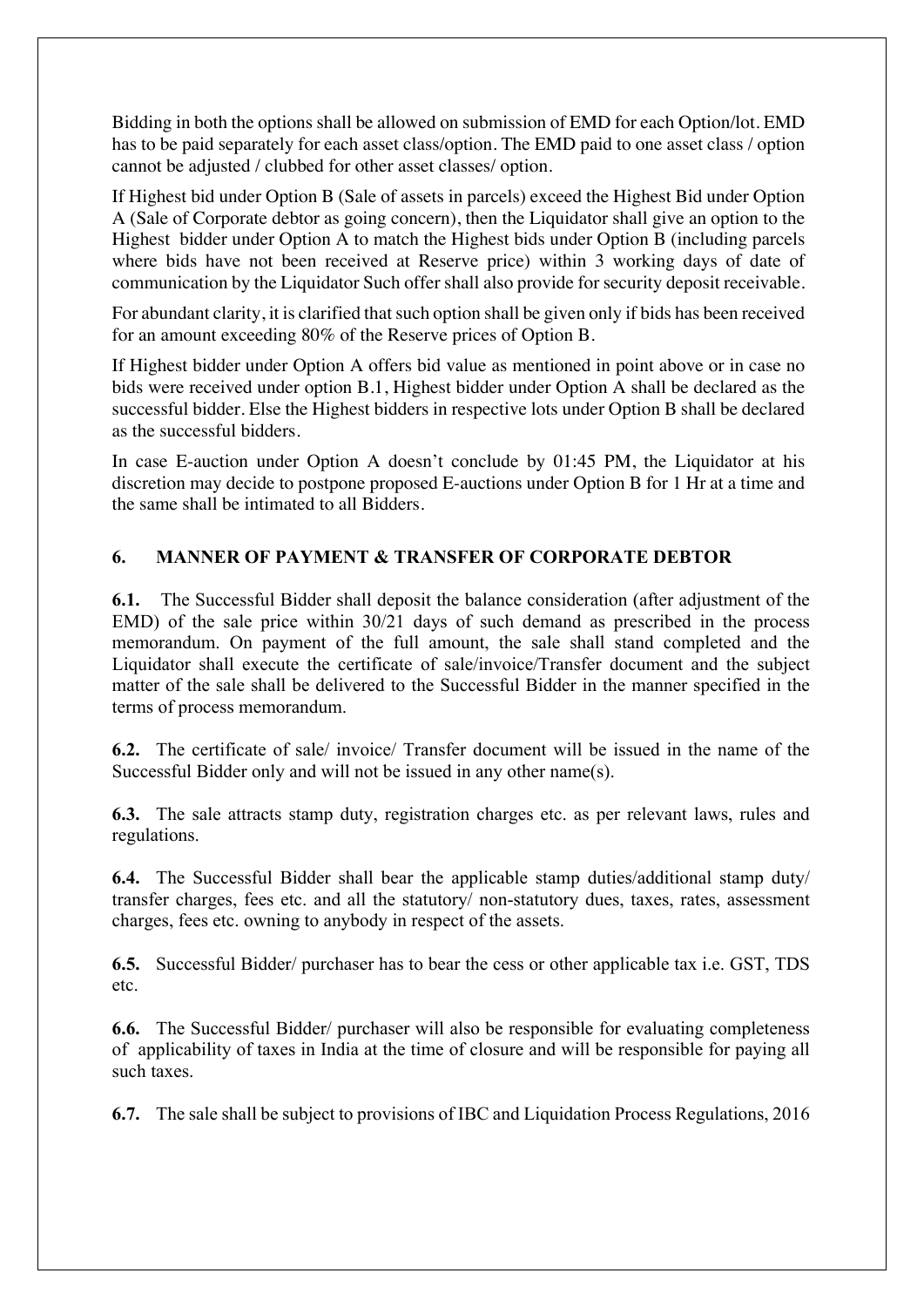### **7. OTHER TERMS AND CONDITIONS**

**7.1.** Neither the Liquidator nor M/S E-procurement Technologies Limited will be held responsible for any internet network problem /power failure/ any other technical lapses/failure etc. In order to ward-off such contingent situation the Qualified Bidders are requested to ensure that they are technically well equipped with adequate power back-up etc. for successfully participating in the e-auction event.

**7.2.** The Liquidator reserves the right to alter, modify or relax any of the terms and conditions mentioned in this document in the interest of the liquidation process of the Company. Any such alteration, modification or relaxation shall be binding on the interested Bidder.

**7.3.** Bid document with conditional offer will be treated as invalid. Correspondence about any change /modification in the offer after submission of Bid document will not be entertained.

**7.4.** Bids not received in the prescribed bid form or below Reserve Price or incomplete in any respect or unsigned or not accompanied by NEFT/RTGS/Bank Transfer for the requisite EMD are liable to be summarily rejected at the sole discretion of Liquidator.

**7.5.** The sale shall be subject to provisions of IBC, 2016 and Liquidation Process Regulations made thereunder.

**7.6.** Capitalized terms not defined herein shall have the same meaning as provided in the Process Memorandum.

\* The timeline for payment of final sale consideration may be extended at the sole discretion of Liquidator, to the extent permissible under the applicable laws and regulations. In case the final sale consideration is not paid within the timeline, the Liquidator shall forfeit EMD.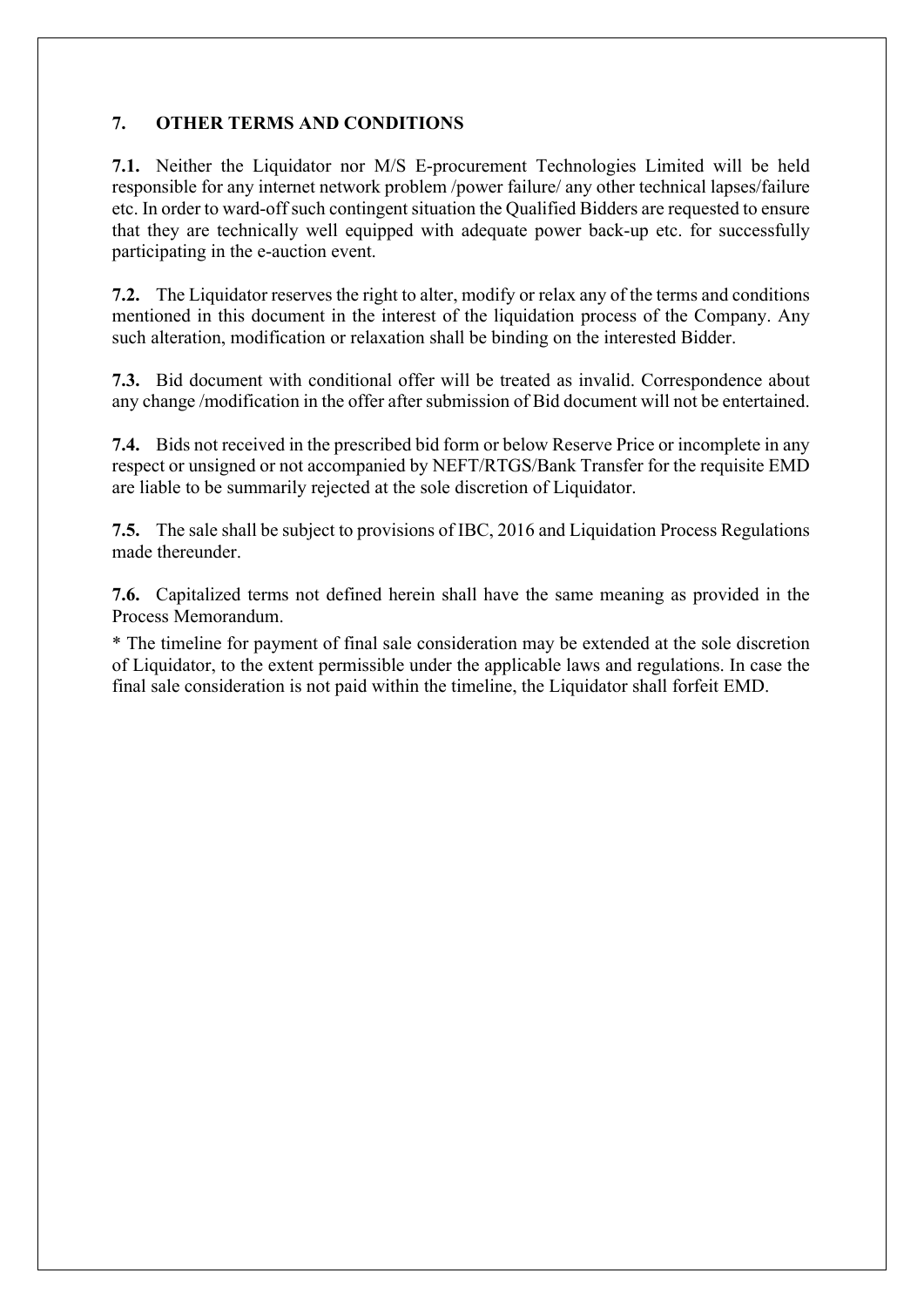# **ANNEXURE 2 APPLICATION FORM**

Date:

**To, Mr. Avil Menezes (Liquidator), Varron Autokast Limited (In Liquidation).** 416, Crystal Paradise, Off Veera Desai Road, Andheri West Mumbai- 400053

### **REF. ADVERTISEMENT ISSUED IN BUSINESS STANDARD (ENGLISH) PAN INDIA, TIMES OF INDIA (ENGLISH), NAVSHAKTI (MARATHI), IN NAGPUR EDITION ON 30th APRIL 2022 & HOSTED ON THE WEBSITE HTTPS://NCLTAUCTION.AUCTIONTIGER.NET FOR SALE OF THE VARRON AUTOKAST LIMITED (IN LIQUIDATION) As A GOING CONCERN (OPTION A)/ ASSETS OF CORPORATE DEBTOR IN PARCELS (OPTION B)**

I/We/ M/s am desirous in participating in the e-auction of the Varron Autokast Limited (under Liquidation) as a going concern (option a)/ assets of corporate debtor in parcels (option b) announced by you in the newspaper publication dated ……………………………. in ……………………………………………. (name of media journal).

| <b>BID</b> for: |
|-----------------|
|-----------------|

I/We /M/s., the Bidder/s, do hereby state that, I/we/M/s. have read the Process Memorandum and the terms and conditions of bid and the above advertisement and understood them fully. I/We/M/s. hereby unconditionally agree to conform with and to be bound by the said conditions. My/Our offer for purchase of the Asset is as under:

| 1                                                         |  | (a) Full Name of the Bidder with Telephone Nos. |  |
|-----------------------------------------------------------|--|-------------------------------------------------|--|
|                                                           |  | Mobile Nos.<br>E-mail ID.                       |  |
|                                                           |  |                                                 |  |
| Address of the Bidder along with the address proof<br>(b) |  |                                                 |  |
|                                                           |  | Office<br>$\left(1\right)$                      |  |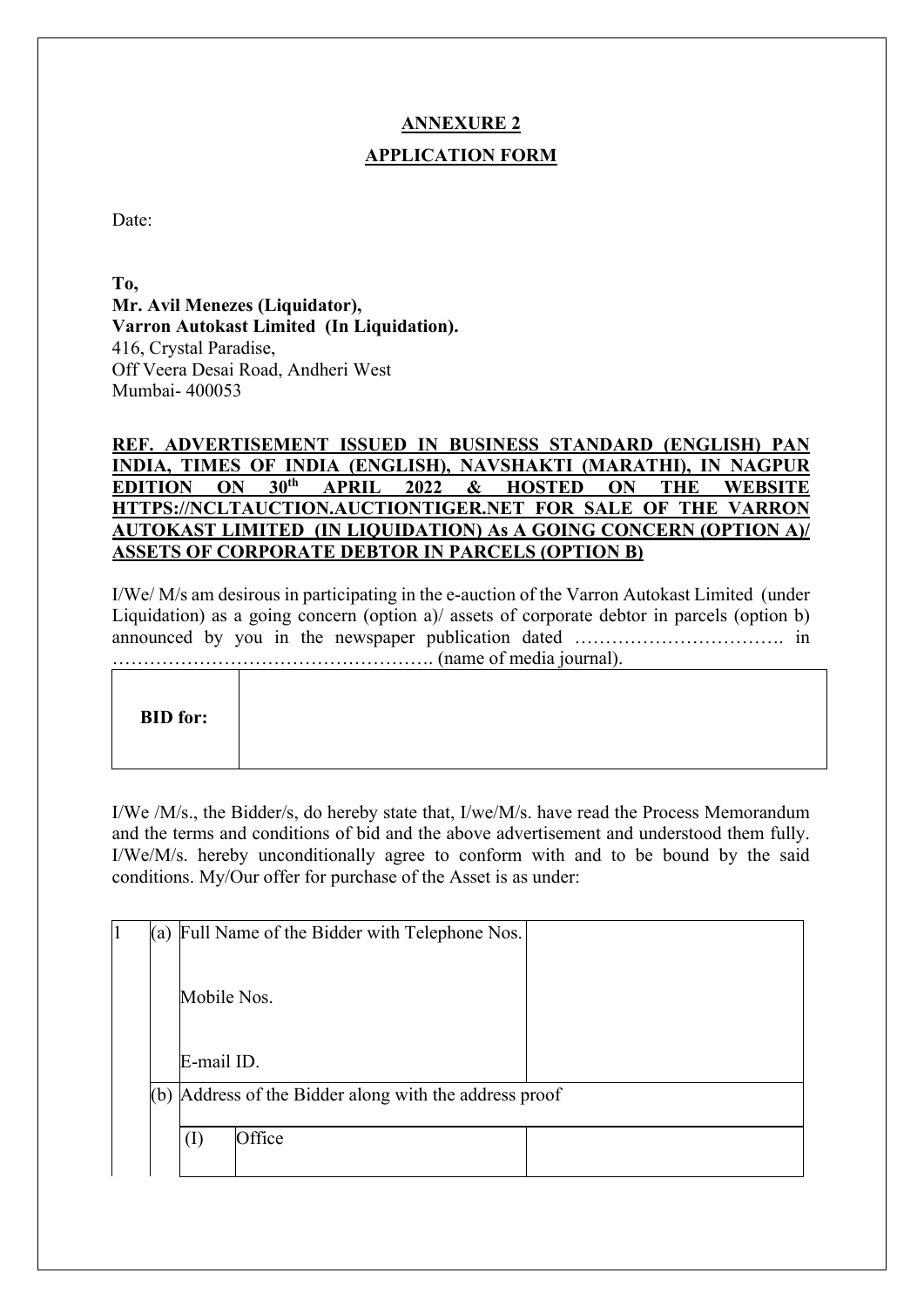|    | Residence<br>(II)                                                                                                                                              |  |        |                                      |  |
|----|----------------------------------------------------------------------------------------------------------------------------------------------------------------|--|--------|--------------------------------------|--|
|    | Identity Proof (Self-attested)<br>Pan Card*<br>(III)<br>(i)                                                                                                    |  |        |                                      |  |
|    |                                                                                                                                                                |  |        |                                      |  |
|    |                                                                                                                                                                |  | (ii)   | Aadhaar Card*                        |  |
|    |                                                                                                                                                                |  |        | (iii) Passport $s$                   |  |
|    | (c)                                                                                                                                                            |  | (iv)   | Voter ID Card                        |  |
|    |                                                                                                                                                                |  | (v)    | Driving License                      |  |
|    |                                                                                                                                                                |  | $\ast$ | Compulsory for Indians               |  |
|    |                                                                                                                                                                |  | \$     | Compulsory for NRIs                  |  |
|    |                                                                                                                                                                |  |        | (Provide authority letter in case of |  |
|    |                                                                                                                                                                |  |        | a partnership firm/LLP/or any        |  |
|    |                                                                                                                                                                |  |        | other legal entity and board         |  |
|    |                                                                                                                                                                |  |        | resolution in a form set out in      |  |
|    |                                                                                                                                                                |  |        | Annexure 5 in case of a company      |  |
| 2. | Constitution documents<br>(Sole Proprietary/Partnership/Company)<br>(in case of company/firm, also give names of<br>Directors / partners with contact numbers) |  |        |                                      |  |

- 1. I/We/M/s. further declare that I/We/M/s. intend to purchase the above referred assets of corporate debtor from the Liquidator for our/ its own use / business and that the information revealed by me/us in this Application Form is true and correct to the best of my/our knowledge and belief.
- 2. I/We/M/s. certify that I/We/M/s. am/are eligible to be a Bidder, under Section 29A read with Sec.35(f) of IBC 2016 and affidavit for the same is enclosed herewith.
- 3. I/We/M/s. also enclose copies of the required KYC documents. We request you to kindly verify the same and arrange with the auction portals for issue of an ID and password for us to enable us to take part in the e-auction process.
- 4. I/We/M/s. agree if any of the statement / information revealed by me/us is found incorrect, my/our bid document is liable to be cancelled and, in such case, the EMD paid by me/us is liable to be forfeited by the Liquidator and the Liquidator is at liberty to annul the offer made to me/us at any point of time.
- 5. I/We /M/s. also agree that after my/our offer given in my/our bid for purchase of the assets of Corporate Debtor is accepted by the Liquidator, if I/We/M/s. fail to accept the terms and conditions of this Process Memorandum or Letter of Intent or fail to complete the transaction within the time limit as specified in the Letter of Intent for any reason whatsoever and / or fail to fulfil any/all the terms and conditions of the bid document and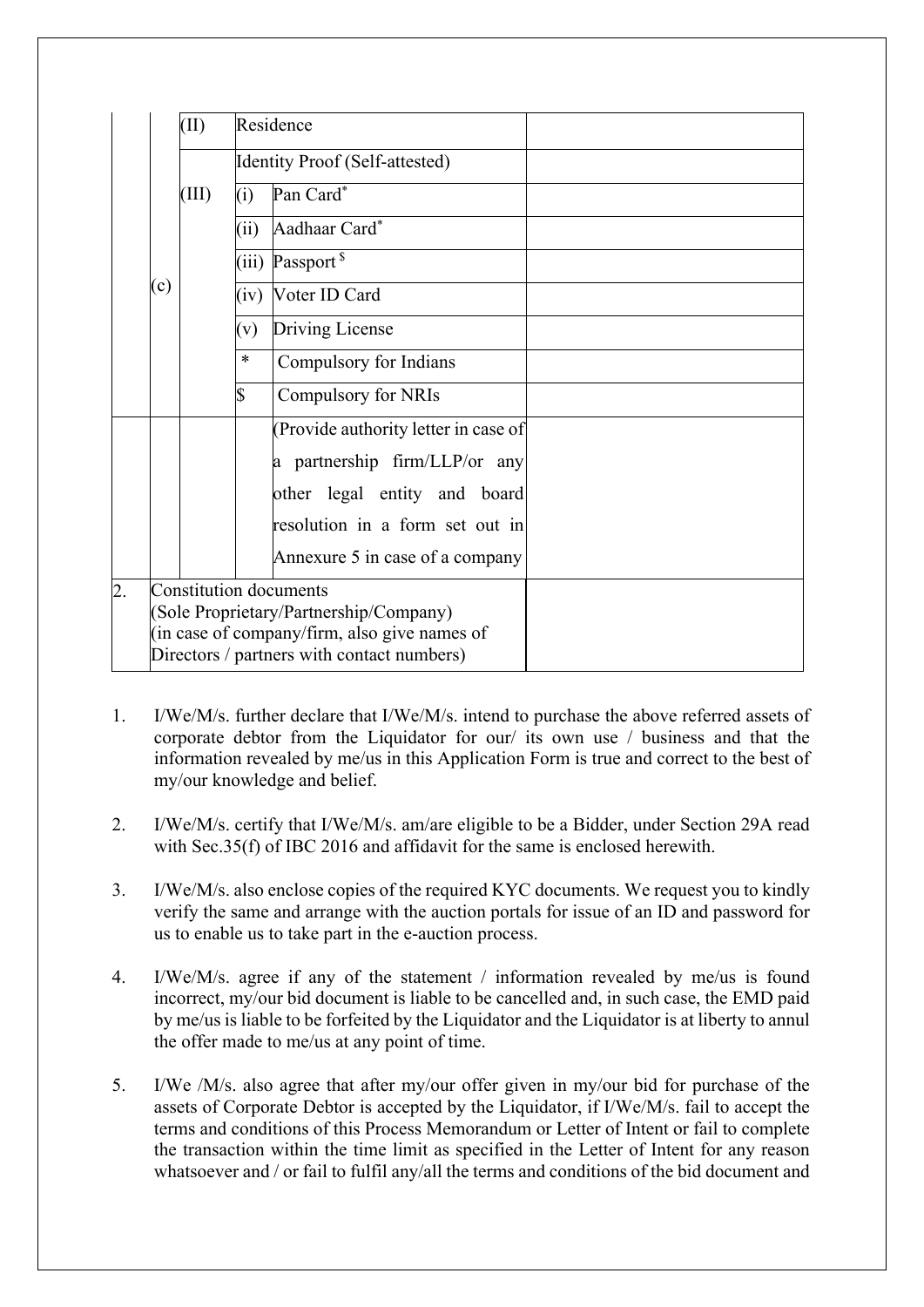Letter of Intent, the EMD paid by me/us along with the bid document is liable to be forfeited by the Liquidator and that the Liquidator has also a right to proceed against me / us for specific performance of the contract.

- 6. I/We/M/s. will not claim any interest from the date of submission of offer in case the process of sale is delayed for any reason.
- 7. The general terms and conditions of sale are received, read and acceptable to me / us.

### **NOTE: Each page of this form shall be duly signed by Bidder.**

Place:

Date:

**Signature of the Bidder**

 $($   $($   $)$ 

### **[Rubber stamp of the proprietor/company/firm]**

**Name**

#### **Designation**

#### **Enclosures:**

- a. Address Proof given under point  $1(B)(I)$  and  $1(B)(II)$
- b. Self-attested copy of Identity Proof given under point 1(C)(III).
- c. Authority Letter of the authorized representative bidding in case of any bidder other than proprietorship firm. given under point 1(C)(III).
- d. Audited financial statements and income tax returns of the preceding three (3) financial years and other financial documents to demonstrate the financial capabilities
- e. Affidavit under section 29A.
- f. Confidentiality Undertaking
- g. Copy of the resolution passed by the board of directors of the Auction Participant (in case the Auction Participant is a company)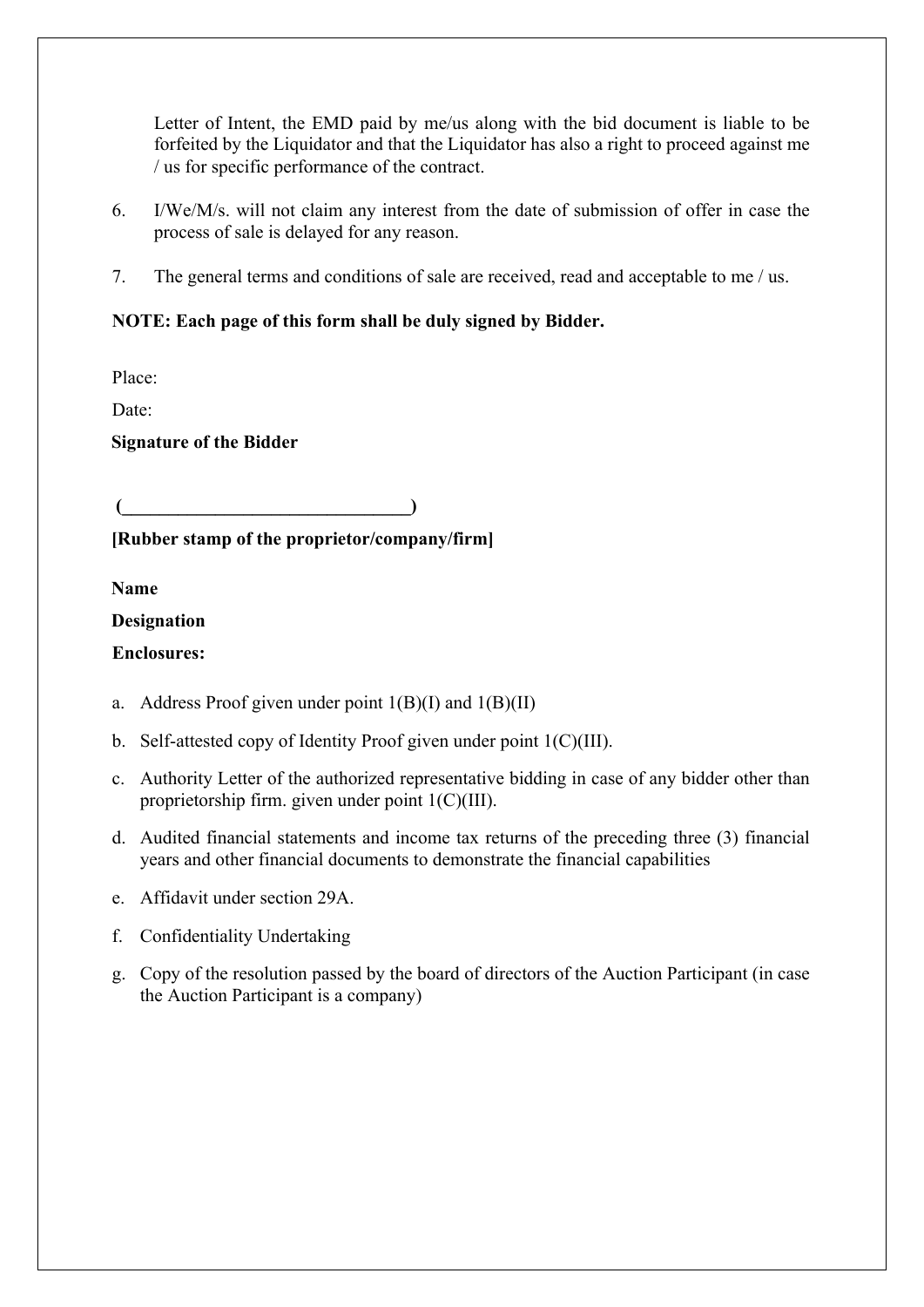#### **ANNEXURE 3**

#### **Affidavit by the Bidder in respect of Section 29A**

(To be notarized on non-judicial stamp paper)

### **ON RS. 100/- STAMP PAPER**

I, and I have a function of the chairman/ managing director/ director/ authorized person of prospective bid applicant, authorized by the Board of the Prospective Applicant for giving such affidavit, son of , aged about years, currently residing at \_\_\_\_\_\_\_\_\_\_\_\_\_\_\_\_\_\_\_and having Aadhaar/ Passport number \_\_\_\_\_\_\_\_\_\_\_\_\_\_, on behalf of \_\_\_\_\_\_\_\_\_\_\_\_\_\_\_\_\_\_\_\_\_\_\_\_\_\_\_ ("**Prospective Applicant**"), do solemnly affirm and state to the Mr. Avil Menezes (IBBI Registration No. IBBI / IPA-001 / IP-P00017 / 2016-17 / 10041) ("**Liquidator**"), the liquidator of Varron Autokast Limited ("**Corporate Debtor**"), as follows:

- 1. That I am duly authorised and competent to make and affirm the instant affidavit for and on behalf of the Prospective Applicant in terms of the resolution of its board of directors/ power of attorney to provide other necessary details of such authorization. The said document is true, valid and genuine to the best of my knowledge, information and belief.
- 2. That the Prospective Applicant is not ineligible under Section 29A of the Insolvency and Bankruptcy Code, 2016 ("**IBC**") to submit bid application for purchase of assets of Varron Autokast Limited .
- 3. That none of the Prospective Applicant or any person acting jointly or in concert with theProspective Applicant:
	- (a) is an undischarged insolvent;
	- (b) is a willful defaulter in accordance with the guidelines of the Reserve Bank of India issued under the Banking Regulation Act, 1949;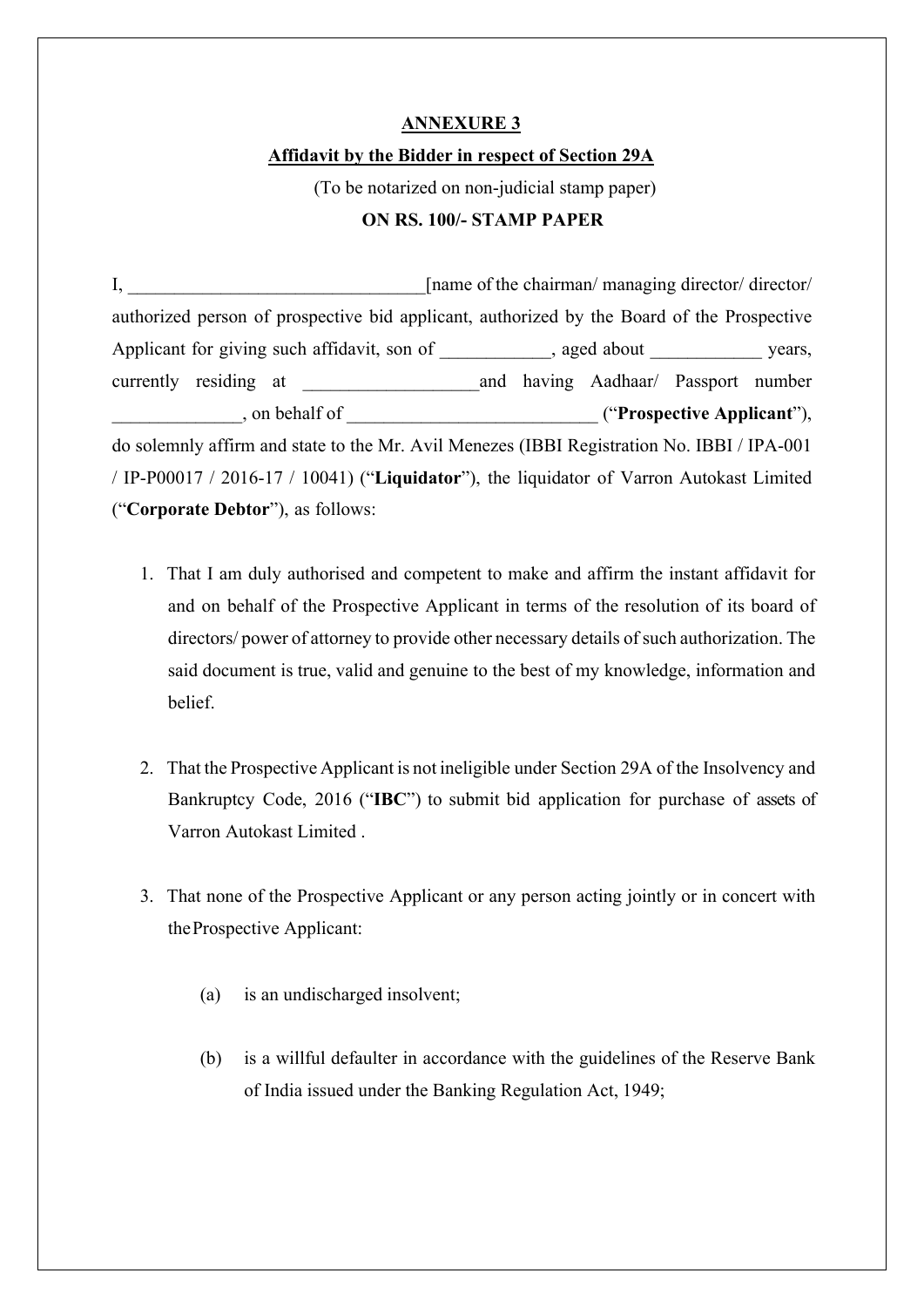- (c) at the time of submission of the bid application has an account, or an account of a Corporate Debtor under the management or control of such person or of whom such person is a promoter, classified as non-performing asset in accordance with the guidelines of the Reserve Bank of India issued under the Banking Regulation Act, 1949 or the guidelines of a financial sector regulator issued under any other law for the time being in force, and at least a period of one year has lapsed from the date of such classification till the date of commencement of liquidation of the Corporate Debtor.
- (d) has been convicted for any offence punishable with imprisonment
	- (i) for 2 (two) years or more under any Act specified under the Twelfth Schedule of the IBC;

or

- (ii) for 7 (seven) years or more under any law for the time being in force:
- (e) is disqualified to act as a director under Companies Act, 2013;
- (f) is prohibited by the Securities Exchange Board of India from trading in securities or accessing the securities market;
- (g) has been a promoter or in the management or control of a company in which a preferential transaction, undervalued transaction, extortionate credit transaction or fraudulent transaction has taken place and in respect of which an order has been made by the Adjudicating Authority under the IBC;
- (h) has executed a guarantee in favour of a creditor in respect of a corporate debtor against which an application for insolvency resolution made by such creditor has been admitted under this IBC and such guarantee has been invoked by the creditor and remains unpaid in full or part;
- (i) is subject to any disability, corresponding to clauses (a) to (h), under any law in a jurisdiction outside India; or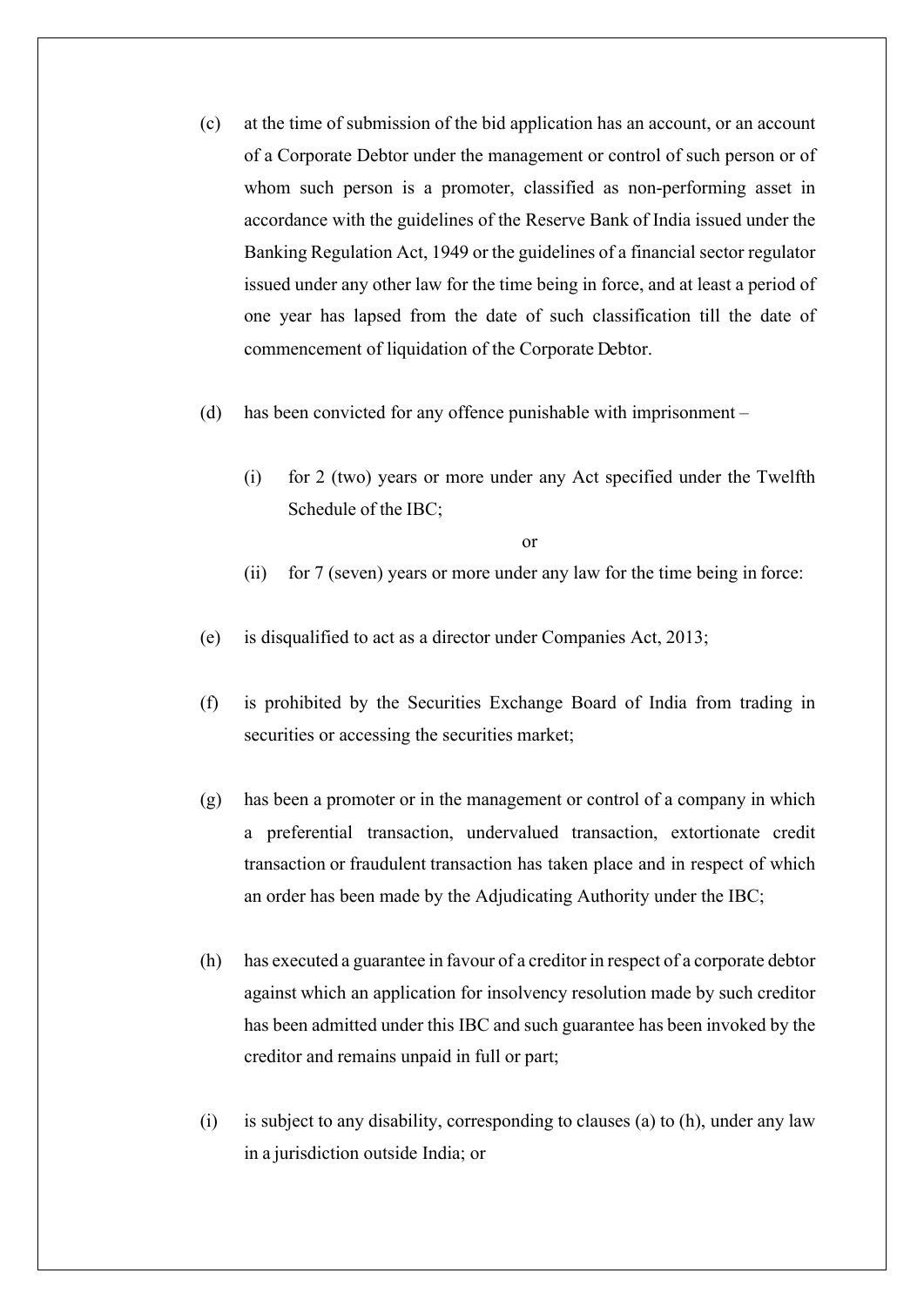- (j) has a connected person not eligible under clauses (a) to (i), where 'connected person' means:
	- (i) any person who is the promoter or in the management or control of the Prospective Applicant; or
	- (ii) any person who shall be the promoter or in management or control of the business of the Corporate Debtor during the e-auction process; or
	- (iii) the holding company, subsidiary company, associate company or related party of a person referred to in clauses (i) and (ii).
- 4. That the Prospective Applicant unconditionally and irrevocably represents, and confirms that it is eligible under the terms and provisions of the IBC (read with the relevant regulations framed there under) to submit an application and it shall provide all documents, representations and information as may be required by the Liquidator to substantiate that the Prospective Applicant is eligible under the IBC to submit an application in respect of purchase of assets of Varron Autokast Limited .
- 5. That the Prospective Applicant unconditionally and irrevocably undertakes that it shall provide all data documents and information as may be required by the Liquidator to verify the statements made under this affidavit.
- 6. That the Prospective Applicant understands that the Liquidator may evaluate the bid application to be submitted by the Prospective Applicant or any other person acting jointly with it and such evaluation shall be on the basis of the confirmations, representations and warranties provided by the Prospective Applicant under this affidavit.
- 7. If, at any time after the submission of this affidavit and before the declaration of the Successful Bidder under the e-auction process of Varron Autokast Limited by the Liquidator under the IBC, the Prospective Applicant becomes ineligible to be a Prospective Applicant as per the provisions of the IBC (and in particular Section 29A of the IBC), the fact of such ineligibility shall be forthwith brought to the attention of the Liquidator.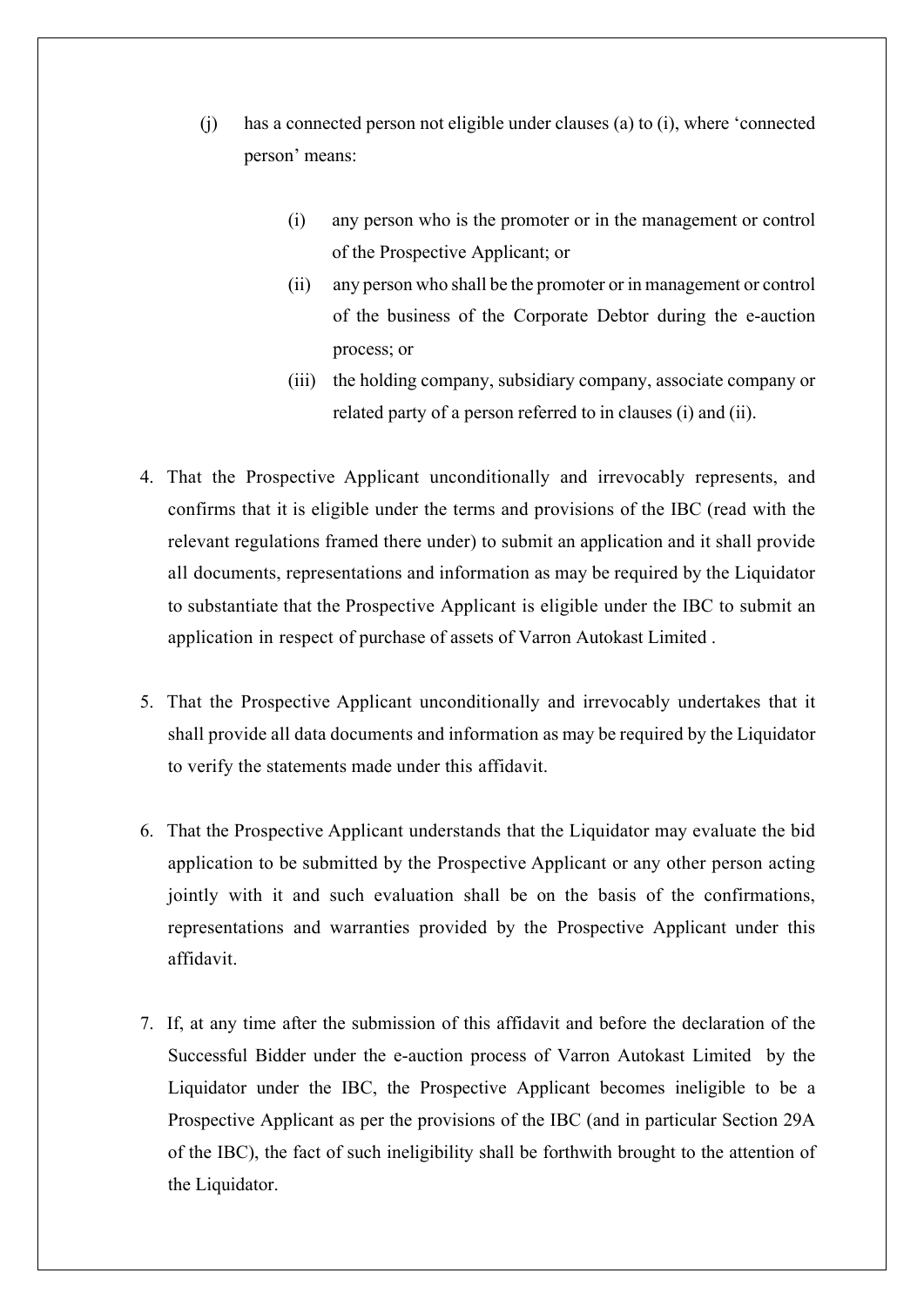Solemnly affirmed at

on the day of 2021

**DEPONENT**

**Before me, Notary/Oath Commissioner**

#### **VERIFICATION:**

I,  $\Box$  [name of the chairman/managing director/director/authorised person of Prospective Applicant, authorized by the Board of the Prospective Applicant company (in case of a company) for giving such affidavit] the deponent above named, on behalf of the surrently residing at \_\_\_\_\_\_\_\_\_\_\_\_\_\_\_\_\_\_\_\_\_\_\_\_\_\_\_\_\_, do hereby solemnly state on oath and declare and verify that the contents of the above affidavit are true, correct and complete to the best of my knowledge and nothing material has been concealed therein.

Verified at \_\_\_\_\_\_\_\_\_\_\_\_, on this the \_\_\_\_\_\_\_\_ day of \_\_\_\_\_\_\_\_\_\_\_ 2021

**DEPONENT**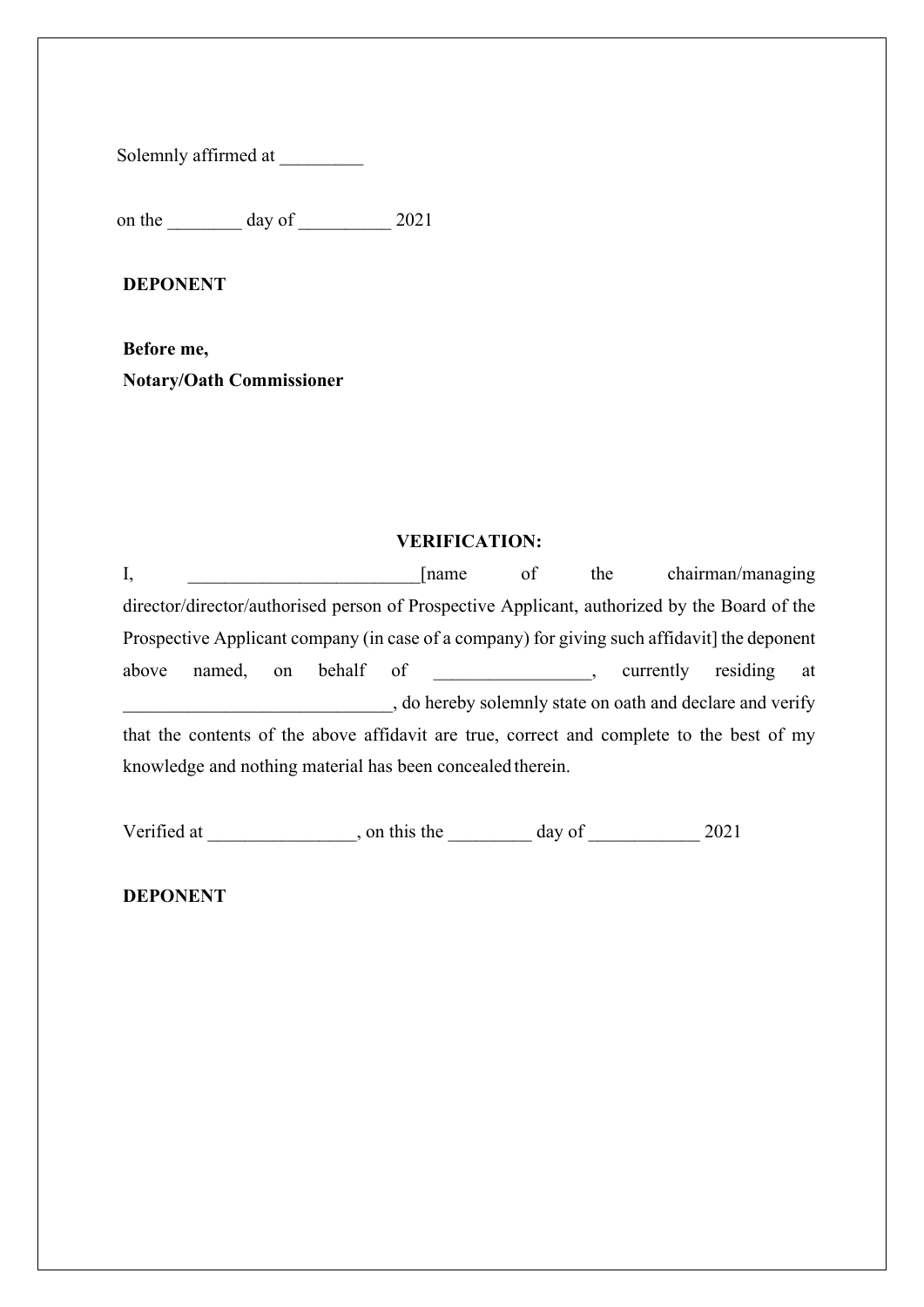### **ANNEXURE 4**

#### **CONFIDENTIALITY UNDERTAKING**

(To be notarized on non-judicial stamp paper) **ON RS. 100/- STAMP PAPER**

This Confidentiality Undertaking has been signed by (Name of potential Bidders) having its office at \_\_\_\_\_\_\_\_\_\_\_\_\_\_\_\_\_\_\_ acting through Mr. (Name of person authorised by potential Bidder(s)), the authorized signatory/authorized representative ("**Bidder**"), which expression shall, unless repugnant to the context, be deemed to include its successors, assigns or legal representative) in favour of Mr. Avil Menezes, an Insolvency Professional having registration no. IBBI / IPA-001 / IP-P00017 / 2016-17 / 10041

WHEREAS Varron Autokast Limited , a company registered under Companies, Act, 1956 (thereafter referred as the "**Company**") is undergoing liquidation vide NCLT Mumbai Bench ("NCLT") order dated December 23, 2021, vide the said NCLT Order Mr. Avil Menezes, a registered insolvency professional with Insolvency and Bankruptcy Board of India (IBBI) having registration number IBBI / IPA-001 / IP-P00017 / 2016-17 / 10041 has been appointed as liquidator to manage, protect, sell and liquidate the property, assets, business and other affairs of Varron Autokast Limited ("**Liquidator**").

WHEREAS the Liquidator has invited prospective Bidders for the purpose of submission of bid through e-auction process in respect of The Sale of the Corporate Debtor as a going concern(Option A)/ Assets of corporate debtor in parcels (Option B) in accordance with the provisions of Process Memorandum and provisions of Insolvency and Bankruptcy Code, 2016 ("**IBC**") read with the Insolvency and Bankruptcy Board of India (Liquidation Process) Regulations, 2016 ("**Liquidation Process Regulations**").

WHEREAS the Liquidator is required to share certain data, documents in relation to the Company for facilitating the prospective Bidder(s) in their due diligence after receiving an undertaking from each of the potential Bidder(s) to the effect that such member shall maintain confidentiality of the information received from the data room and during the course of due diligence and shall not use such information to cause an undue gain or undue loss to itself or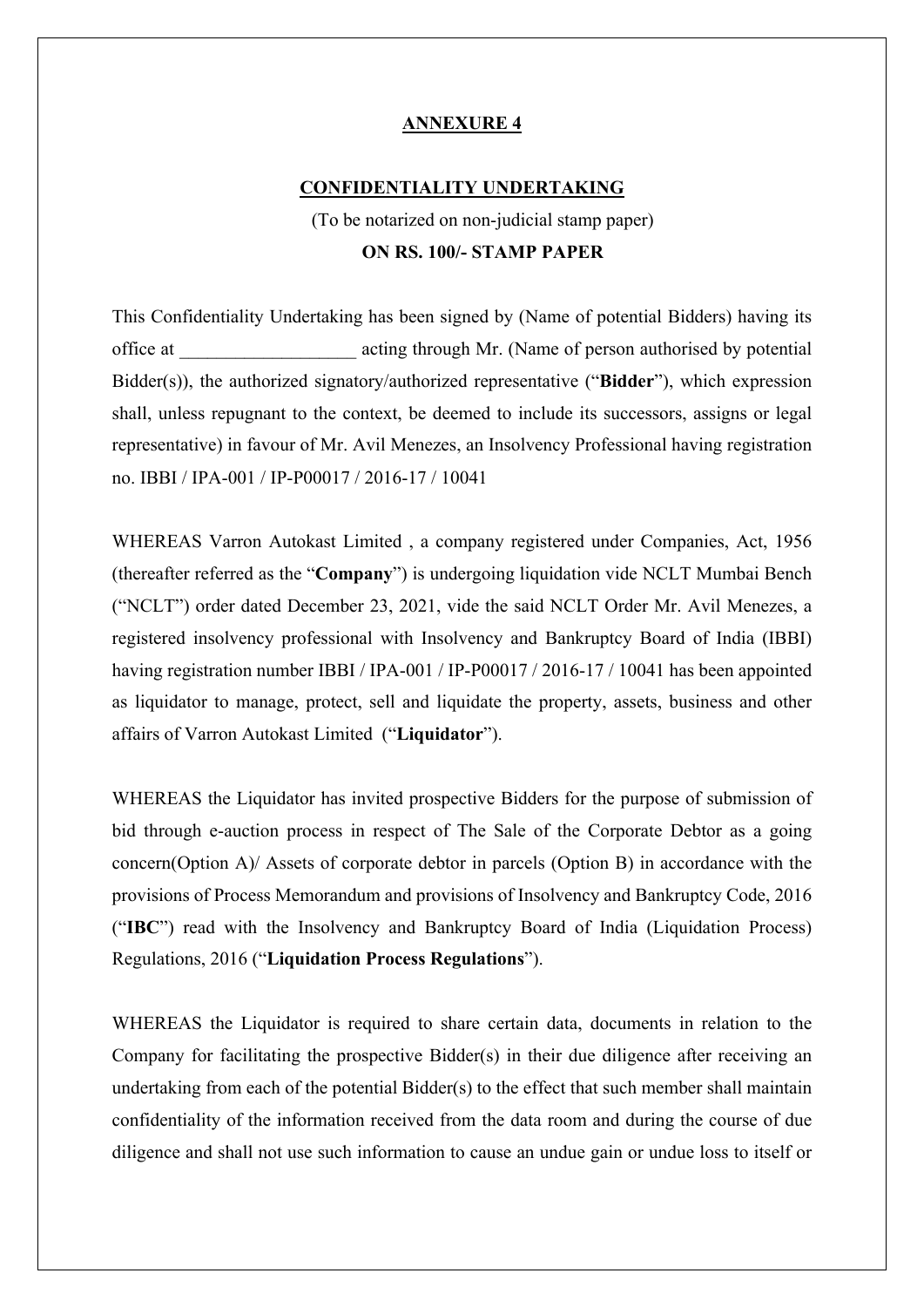any other person and comply with the requirements under IBC and Liquidation Process Regulations.

THEREFORE, the Bidder (s) hereby declare(s) and undertake(s) as follows:

- **1.** The Bidder(s) shall not divulge any part of the information received pursuant to the Process Memorandum or accessed through the data room which shall mean the virtual data room maintained by the Liquidator, created for the Qualified Bidders to access information in relation to the Company ("Data Room") or any other data shared by the Liquidator, through oral or written communication or through any mode to anyone and the same shall constitute "Confidential Information". Any information or documents generated or derived by the recipients of Confidential Information that contains, reflects or is derived from any Confidential Information shall also be deemed as Confidential Information.
- **2.** The Bidder (s) further unconditionally and irrevocably undertake and declare that
- a. the Confidential Information shall be kept secret and confidential by the Bidder (s) and shall be used solely in accordance with the terms of the IBC;
- b. the Bidder(s) shall not use the Confidential Information to cause any undue gain or undue loss to itself, the Company, Liquidator or any other person;
- c. the Bidder(s) shall comply with all provisions of Applicable Law(s) for the time being in force relating to confidentiality and insider trading;
- d. the Bidder (s) shall protect any intellectual property of the Company which it may have access to;
- e. the Confidential Information may only be disclosed to and shared with any employees or its advisors by the Bidder(s), in accordance with Applicable Law(s), including in relation to confidentiality and insider trading, and terms of this Confidentiality Undertaking on a strict need-to-know basis and only to the extent necessary for and in relation to the liquidation process of the Company, provided that the Bidder binds such employees and third parties, by way of an undertaking/ agreements, to terms at least as restrictive as those stated in this Confidentiality Undertaking;
- f. the Bidder(s) shall ensure that all Confidential Information is kept safe and secured at all times and is protected from unauthorised access, use, dissemination, copying, any theft or leakage;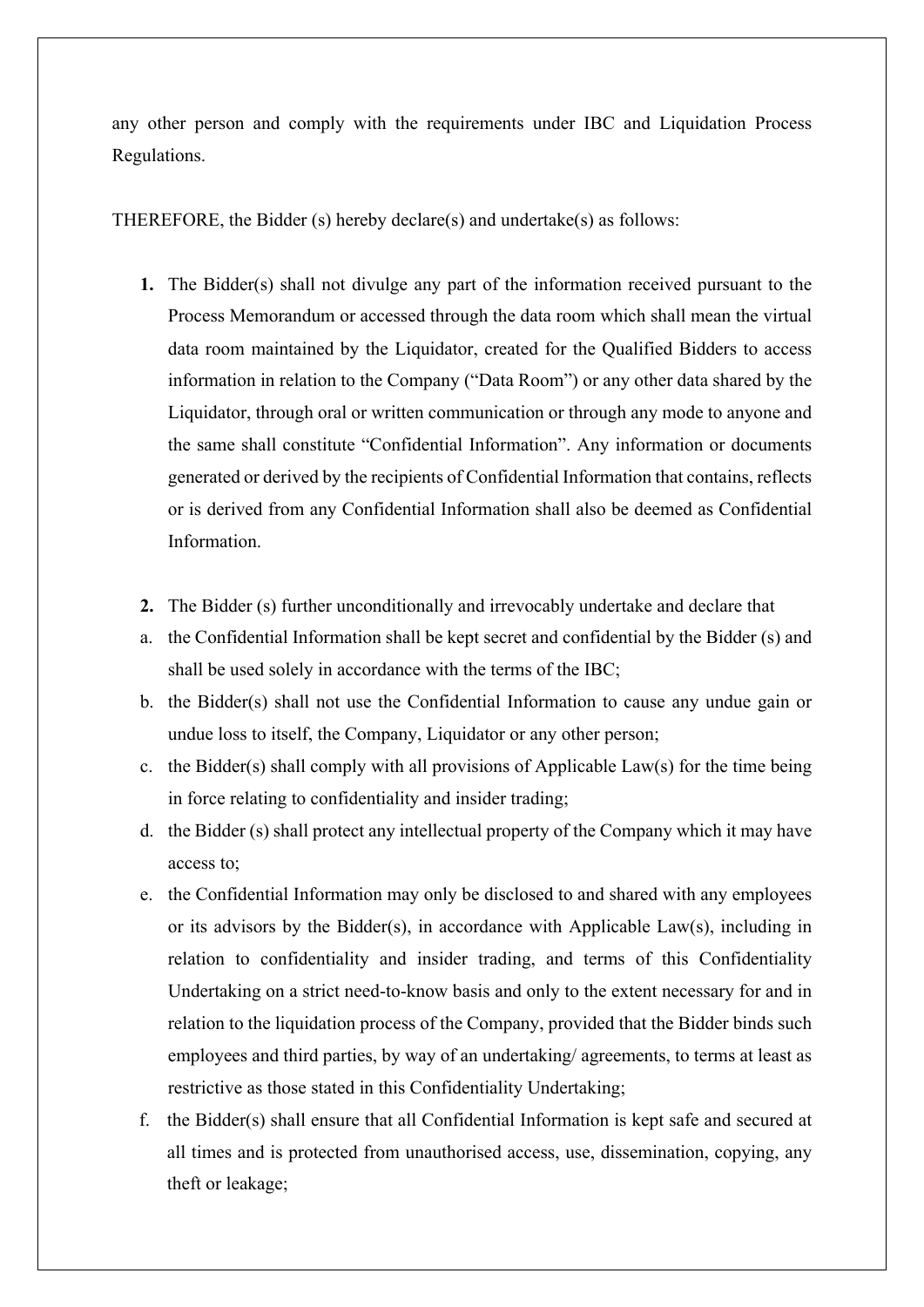- g. the Bidder(s) shall immediately destroy and permanently erase all Confidential Information upon the completion of The Sale of the Corporate Debtor as a going concern(Option A)/ Assets of corporate debtor in parcels (Option B) as provided under Process Memorandum and the Liquidation Process Regulations;
- h. the Bidder(s) shall take all necessary steps to safeguard the privacy and confidentiality of the information received either pursuant to the Process Memorandum or through the access of the Data Room and shall use its best endeavors to secure that no person acting on its behalf divulges or discloses or uses any part of the Confidential Information, including but not limited to the financial position of the Company, all information related to disputes by or against the Company and other matter pertaining to the Company; and
- i. the Bidder(s) shall be responsible for any breach of obligations under this confidentiality undertaking (including any breach of confidentiality obligations by any employee or advisor or agent or director of the Bidder) and shall indemnify the Liquidator for any loss, damages, expenses and costs incurred by the Liquidator due to such breach of such obligations by the Bidder (s) or any person acting on its behalf.
- **3.** Notwithstanding anything to the contrary contained herein, the following information shall however not be construed as Confidential Information:
- a. information which, at the time of disclosure to the Bidder(s) was already in the public domain without violation of any provisions of Applicable Law(s); or
- b. information which, after disclosure to the Bidder(s) becomes publicly available and accessible without violation of Applicable Law(s) or a breach of this Confidentiality Undertaking; or
- c. information which was, lawfully and without any breach of this Confidentiality Undertaking, in the possession of the Bidder (s) prior to its disclosure, as evidenced by the records of the Bidder(s).
- **4.** The Bidder(s) hereby expressly agrees and acknowledges that the Liquidator makes no representation, warranty or inducement, whether express or implied, as to the accuracy, completeness, authenticity or adequacy of the information (including but not limited to the Confidential Information) provided to the Bidder(s) in the Process Memorandum/ Data Room. The Bidder(s) further agrees and acknowledges that the Liquidator shall not be liable to the Bidder(s) for any damage arising in any way out of the use of the Confidential Information and further that the Bidder(s) shall not have any claim against the Liquidator or the Company in relation to any information provided.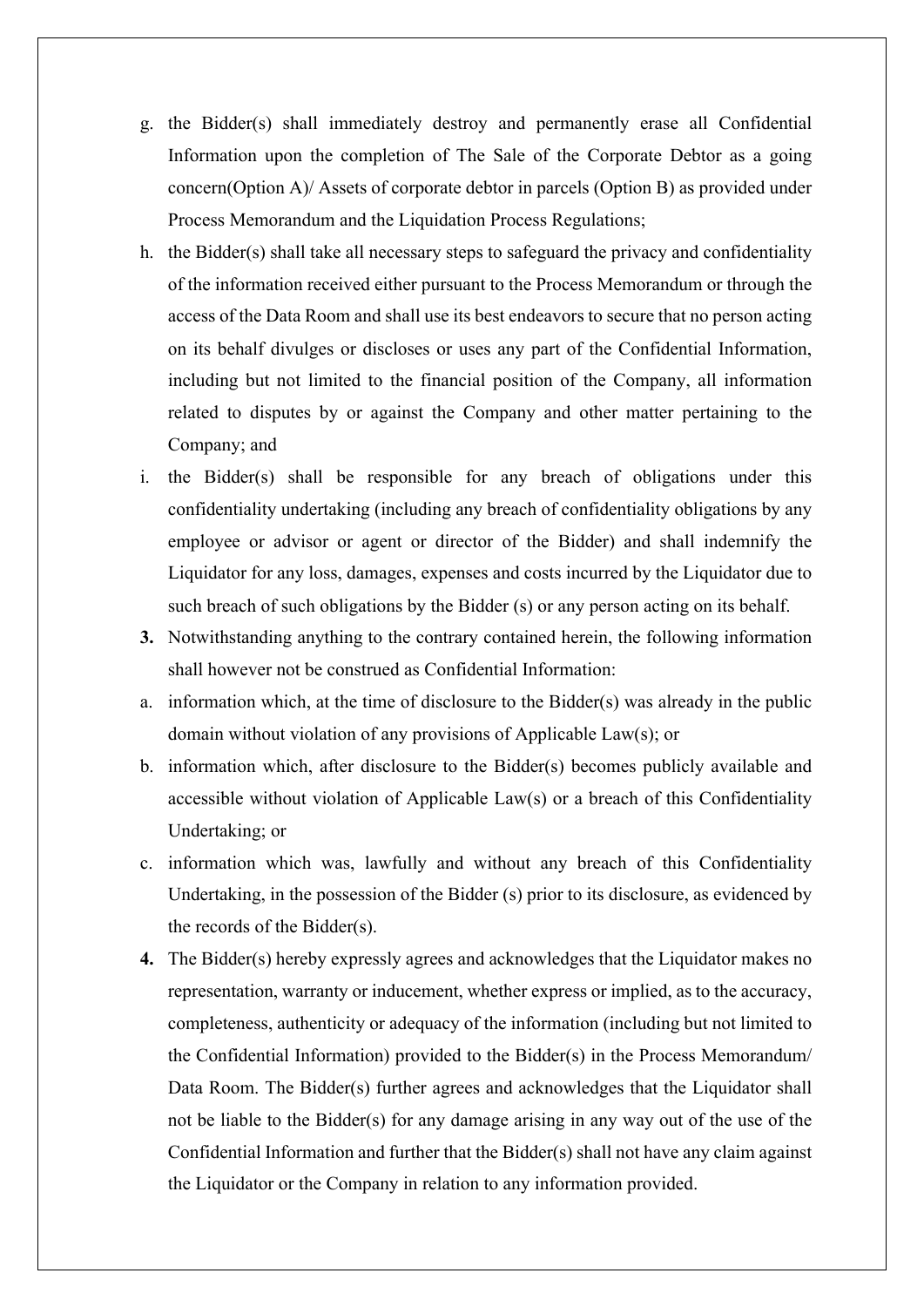- **5.** The terms of this Confidentiality Undertaking may be modified or waived only by a separate instrument in writing signed by the Bidder(s) and the Liquidator that expressly modifies or waives any such term.
- **6.** Damages may not be an adequate remedy for a breach of this Confidentiality Undertaking and the Liquidator may be entitled to the remedies of injunction, specific performance and other equitable relief for a threatened or actual breach of this Confidentiality Undertaking.
- **7.** Nothing in this Confidentiality Undertaking shall have the effect of limiting or restricting the liability of the Bidder(s) arising as a result of its fraud or willful default as defined under Applicable Law(s).
- **8.** The undersigned hereby represents and warrants that it has the requisite power and authority to execute, deliver and perform its obligations under this Confidentiality Undertaking.
- **9.** This Confidentiality Undertaking and any dispute, claim or obligation arising out of or about it shall be governed by and construed in accordance with Indian laws and the courts and tribunal of Mumbai shall have exclusive jurisdiction over matters arising out of or relating to this Confidentiality Undertaking.
- **10.** Capitalized terms not defined under this Confidentiality Undertaking shall have the same meaning as provided in the Process Memorandum.

I further declare that I, the undersigned have full knowledge of the contents provided in this undertaking and have absolute authority to sign this undertaking on behalf of [insert the name of the Bidder (s)].

Signed on behalf of (Name of Bidder(s)) by Mr. (Name and Designation) Authorised Signatory Date: Place:

Note- In case of consortium, undertaking to be executed by each of the members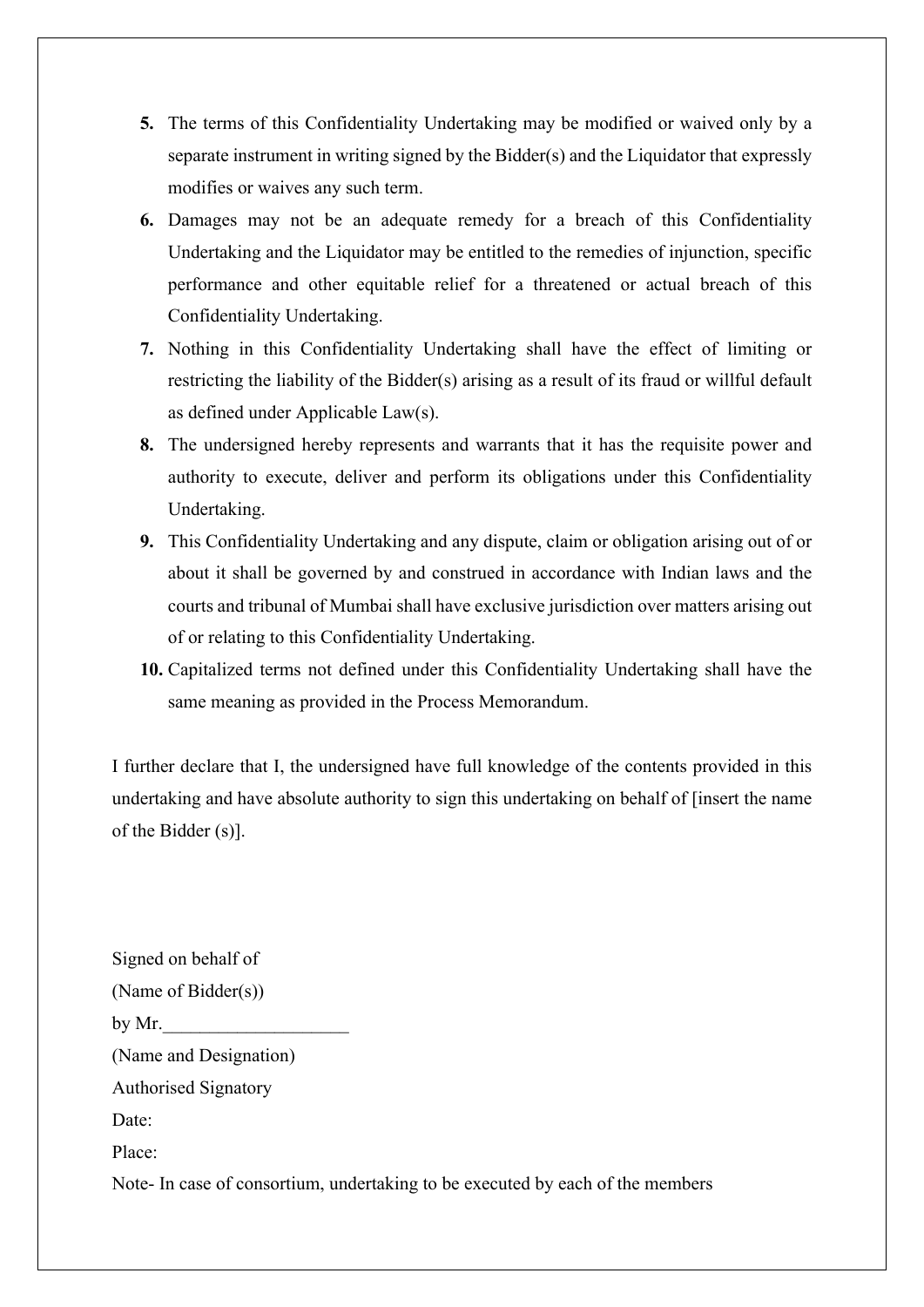#### **ANNEXURE – 5**

#### **BOARD RESOLUTION**

(On the letter head of the Bidder)

CERTIFIED TRUE COPY OF RESOLUTION PASSED BY THE BOARD OF DIRECTORS ("**BOARD**") OF  $($  **Company** $)$  IN THE MEETING HELD ON [Insert Date], AT [Insert Time] AT [Insert Place]

**WHEREAS** pursuant to the **E-auction Process Memorandum for the sale of the Varron** Autokast Limited (In Liquidation) as a going concern(Option A)/ Assets of corporate debtor in parcels (Option B) dated 30<sup>th</sup> April 2022, issued by Mr. Avil Menezes (IBBI Registration No. IBBI / IPA-001 / IP-P00017 / 2016-17 / 10041) ("**Liquidator**"), the liquidator of Varron Autokast Limited , the Company being a prospective applicant is desirous of submitting a Bid Application for the purchase of assets of Varron Autokast Limited in accordance with the requirements of the Process Memorandum published on https://ncltauction.auctiontiger.net, for the above-mentioned auction.

In view of the above, the Board has resolved as follows:

"**RESOLVED THAT** the draft of the Application Form placed before us is hereby approved for submission to the Liquidator of Varron Autokast Limited , in accordance with the terms of the Process Memorandum."

**"RESOLVED THAT Mr./Ms. \_\_\_\_\_\_\_\_\_\_\_\_\_\_\_\_\_\_\_\_**, be and is hereby authorised to take all the steps required to be taken by the Company for the submission of the Bid Application in accordance with the terms of the Process Memorandum, including the following:

- (a) submit the Application Form and other requisite documents, in accordance with the terms of the Process Memorandum;
- (b) execute all other agreements, deeds, forms, writings, affidavits and power of attorney as may be required in relation to the Process Memorandum, any amendments or modifications thereto as may be suggested by the Liquidator of Varron Autokast Limited , to do any such executed agreements, documents or other writings and in general to do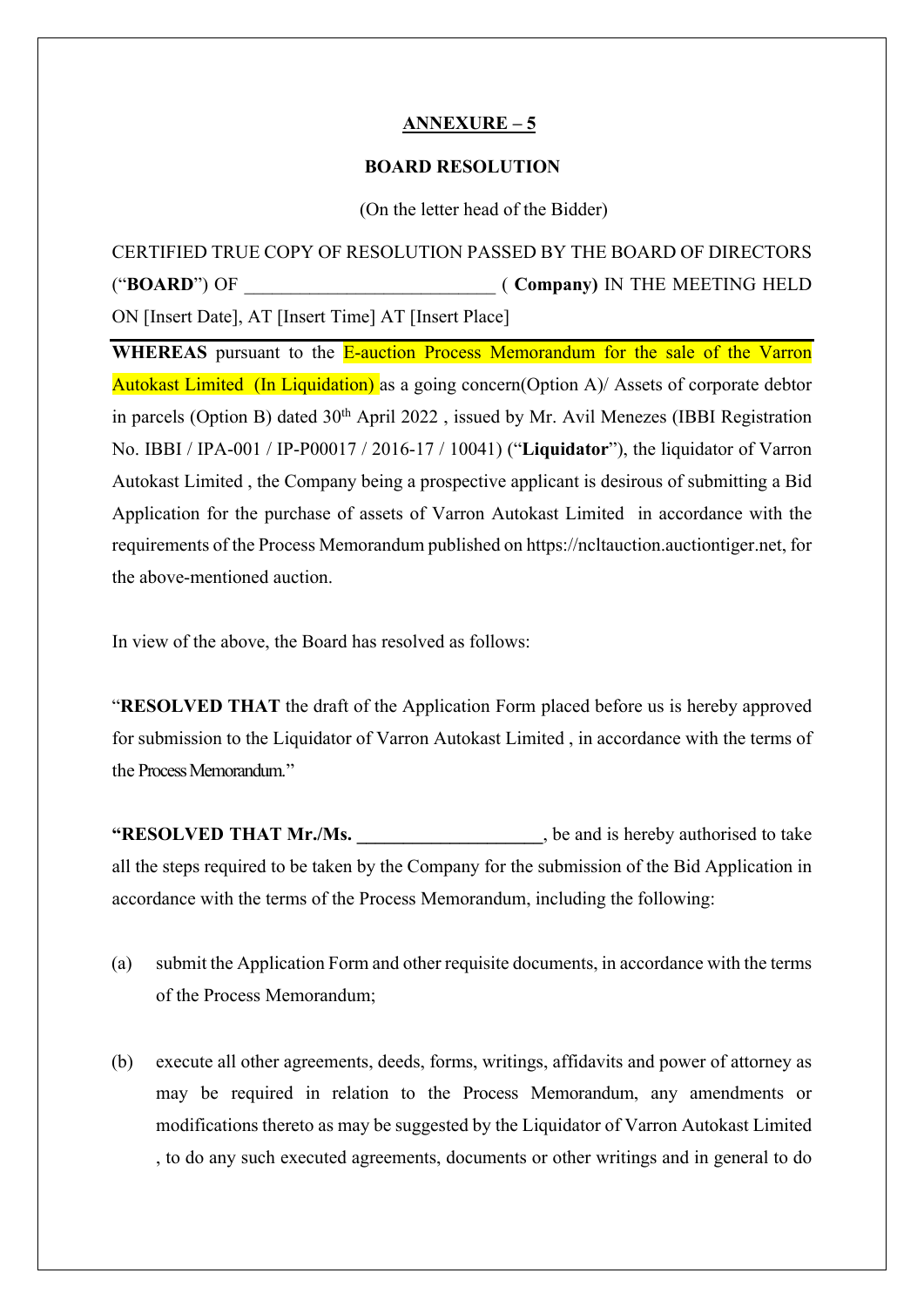all such acts, deeds and all things as may be required or considered necessary under or in respect of the Process Memorandum;

- (c) submit necessary clarifications or information in relation to the Bid Application, as may be required in accordance with the Process Memorandum by the Liquidator;
- (d) pay such amounts and consideration, in the manner as may be agreed with the Liquidator, in accordance with the procedure set out under the Process Memorandum;
- (e) to generally do or cause to be done all such acts, matters, deeds and things as may be necessary or desirable in connection with or incidental or for the purpose of implementation and giving effect to the above resolutions for and on behalf of the Company, and to comply with all other requirements in this regard."

"**RESOLVED FURTHER THAT** a certified copy of the foregoing resolution be furnished as may be required, under the signature of [the Company Secretary/ any two of the Directors of the Company]."

Certified to be true **For the Company**

**Director/Company Secretary**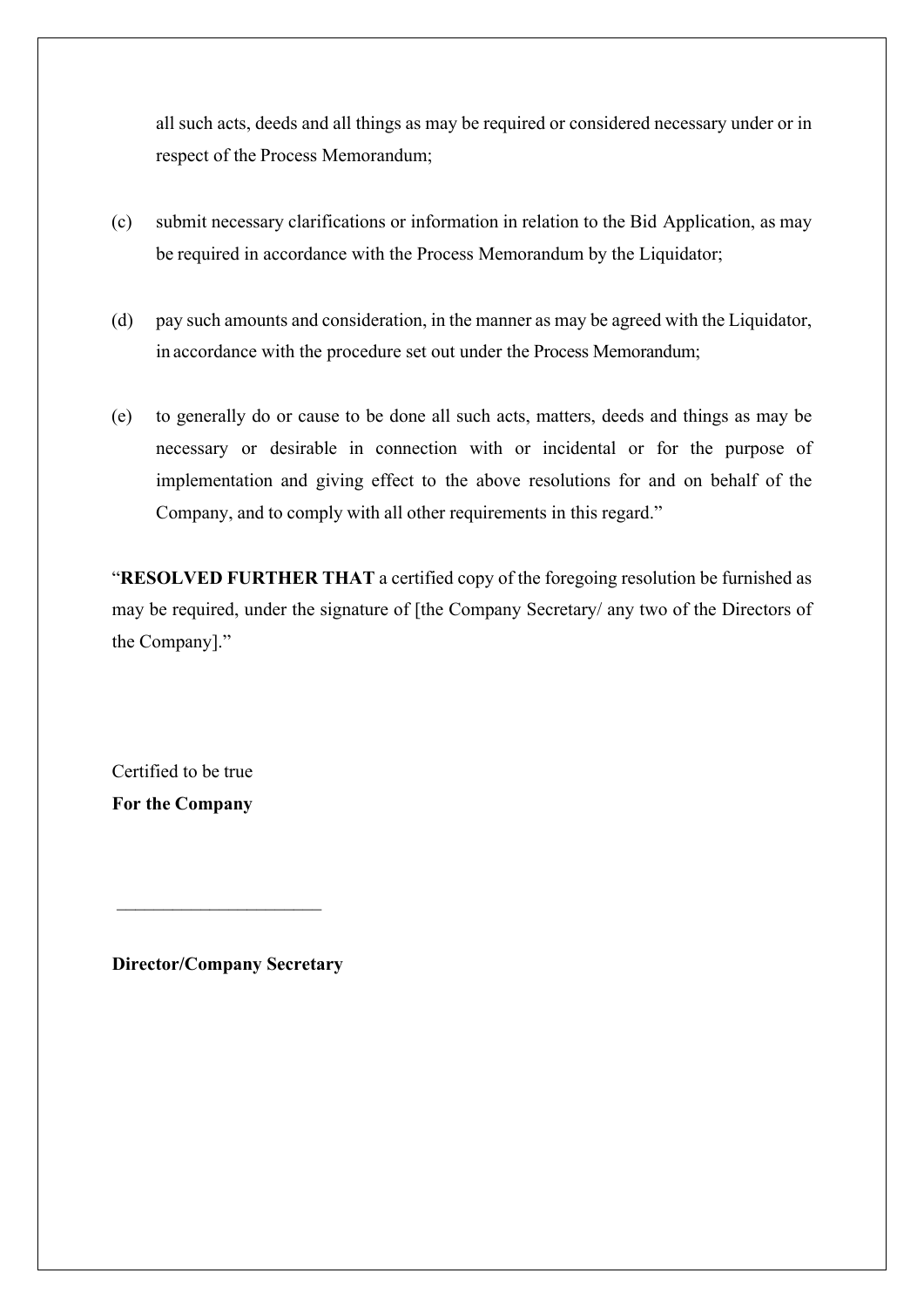## **ANNEXURE 6**

### **EARNEST MONEY DEPOSIT FORM**

Date:

**To,**

**Mr. Avil Menezes (Liquidator),**

**Varron Autokast Limited (In Liquidation).** 416, Crystal Paradise,

Off Veera Desai Road, Andheri West Mumbai- 400053

### **REF. ADVERTISEMENT ISSUED IN BUSINESS STANDARD (ENGLISH) PAN INDIA, TIMES OF INDIA (ENGLISH), NAVSHAKTI (MARATHI), IN NAGP<br>EDITION ON 30<sup>th</sup> APRIL 2022 & HOSTED ON THE WERSI EDITION ON 30th APRIL 2022 & HOSTED ON THE WEBSITE HTTPS://NCLTAUCTION.AUCTIONTIGER.NET FOR SALE OF THE VARRON AUTOKAST LIMITED (IN LIQUIDATION) As A GOING CONCERN (OPTION A)/ ASSETS OF CORPORATE DEBTOR IN PARCELS (OPTION B)**

I/We/ M/s am desirous in participating in the e-auction of the Varron Autokast Limited (under Liquidation) as a going concern (option A)/ assets of corporate debtor in parcels (option B) announced by you in the newspaper publication dated ……………………………. in ……………………………………………. (name of media journal).

I/We /M/s., the Bidder/s, do hereby state that, I/we/M/s. have read the Bid Document and the terms and conditions of the Bid and the above advertisement and understood them fully. I/We/M/s. hereby unconditionally agree to conform with and to be bound by the said conditions. My/Our offer for purchase of the Asset as appearing in the Bid document is as under:

| (a) | Full Name of the Bidder with                       |  |  |
|-----|----------------------------------------------------|--|--|
|     | Telephone Nos.                                     |  |  |
|     |                                                    |  |  |
|     | Mobile Nos.                                        |  |  |
|     | E-mail ID.                                         |  |  |
| (b) | Address of the Bidder along with the address proof |  |  |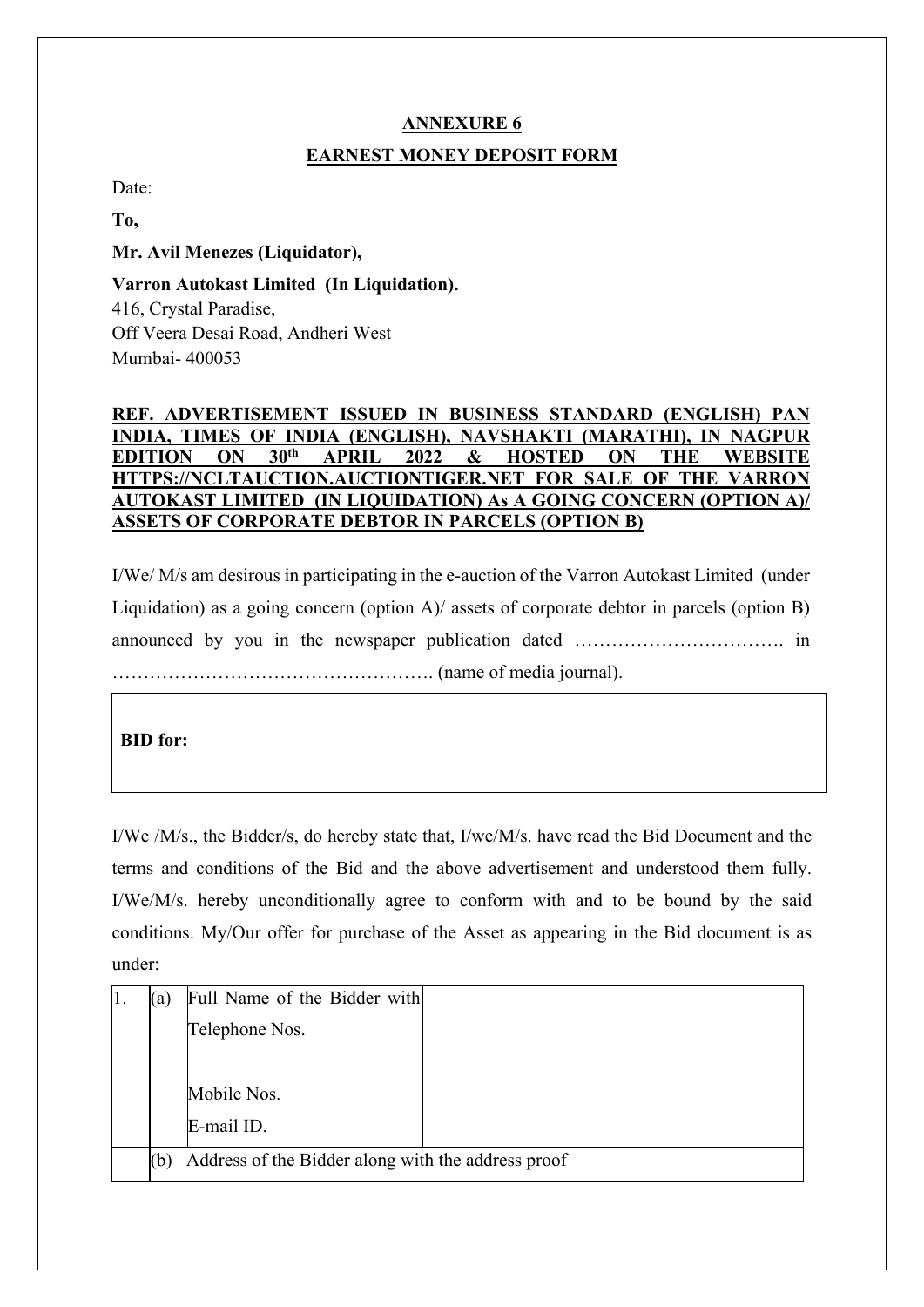|                  | (i)  | Office                     |                            |
|------------------|------|----------------------------|----------------------------|
|                  | (ii) | Residence                  |                            |
| $\overline{2}$ . |      | <b>Details of EMD</b>      |                            |
|                  | (i)  | Mode of Payment            | RTGS / NEFT/ Bank Transfer |
|                  | (ii) | UTR No.                    |                            |
|                  |      | (iii) Date                 |                            |
|                  |      | (iv) Account Holder's Name |                            |
|                  | (v)  | <b>Bank Name</b>           |                            |
|                  |      | (vi) Branch Name           |                            |
|                  |      | (vii) IFSC Code            |                            |
|                  | (v)  | Amount Deposited           |                            |

1. I/We request you to kindly verify the same and arrange with the auction portal for issue of an ID and password to enable us to take part in the E-Auction.

2. I/We/M/s. agree if any of the statement / information revealed by me/us is found incorrect, my/our Bid document is liable to be cancelled and, in such case, the Earnest Money Deposit paid by me/us is liable to be forfeited by the Liquidator and the Liquidator is at liberty to annul the offer made to me/us at any point of time.

3. I/We /M/s. also agree that after my/our offer given in my/our bid for purchase of an asset(s) is accepted by the Liquidator and If I/We/M/s. breach any of the conditions under this Process Memorandum or am/are/is found to have made any misrepresentation or am/are/is found to be ineligible to submit the Bid under Section 29A of the IBC (as amended from time to time) or is found to have made a false or misleading declaration of eligibility under Section 29A of the IBC or am/are/is found to be, directly or indirectly or through an agent, engaged in corrupt practice, fraudulent practice, coercive practice, undesirable practice or restrictive practice in the auction process or has, undertaken any action in respect of such process which results in the breach of any applicable law including the Prevention of Corruption Act, 1988 or Default in payment of the balance sale consideration by the Successful Bidder within the